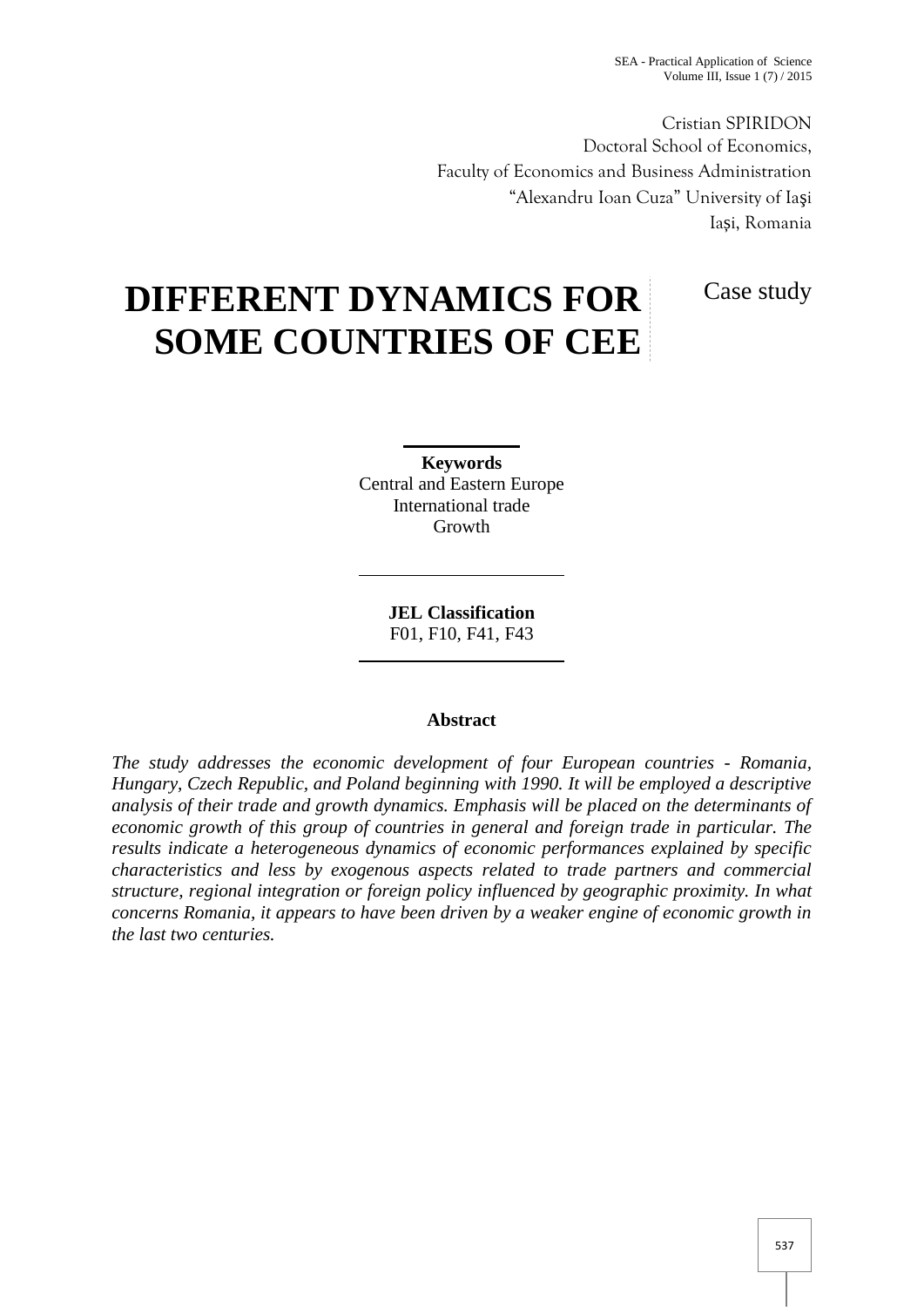## **Introduction**

Beginning with 1990, countries of Central and Eastern Europe have undergone a considerable economic restructuring stimulated by the preferential trade arrangements they were involved in at the regional level and beyond. Foreign trade has grown considerably during the transition process to market economy despite the complex social and economic context of these countries especially after the disintegration of the Council for Mutual Economic Assistance (CMEA) in 1991 (Crespo and Fontoura, 2007, pp. 612). The European Union has seized the moment and signed a total of ten agreements with the countries of Central and Eastern Europe between 1991 and 1996 which led to the abolition of tariffs on manufactured goods in the European Community until January 2002.

At a country level, the Czech Republic and Romania seemed to have suffered the most from the loss of the CMEA outlets along with Hungary which has lost half of its market (Daly and Kuwahara, 1999, pp. 718). This fact has been reflected in the decline of GDP between 1991 and 1992 for both countries. It was only in 1998 Romania managed to exceed the amount of GDP of 1990, while the Czech Republic has grown by over 60% compared to the same year base (1998 compared to 1990). Some economists put these differences on account of the lack of ability to restructure the economy of these countries. Main issues consisted in the delayed process of privatization and persistent macroeconomic imbalances over the interval. The Hungarian economy was characterized by moderate growth allowing the Czech Republic to surpass it in terms of gross domestic product value. The best performance among studied states has been recorded by Poland that has almost tripled its GDP in the period ranged 1990-2000 and thus widely spread the difference to other countries of the group (as seen in Figure 1).

Assumed that institutional and structural differences between these countries exist, however, it appears that during the transition period an important role in the evolution of the economy have been constituted by the factors that influenced consumer demand in these markets (such as household consumption, investment, government spending for investment and consumption, and net exports). All countries of the group have encountered increased investments as a share of aggregate demand except for Hungary, which in 2000 recorded a lower ratio of investment compared to 1990. It's also worth to notice that Romania's economic growth was based mainly on household consumption (in 2000 it represented 77.48% out of total aggregate demand compared to 64.37% in Poland, 51,30% for the Czech Republic, and only 39.8% for Hungary). If in terms of

household consumption there are significant differences, investment level of demand is quite similar for all the countries of the group ranging somewhere between 23.7% and 33.01%. General government consumption declined for all countries within this time interval.

In what trade is concerned, it can be seen for all countries a positive development in the period between 1990 and 2000. The largest degree of trade openness approximated by the share of exports plus imports out of GDP accounted by the Czech Republic and Hungary while Romania and Poland performed somewhat poorly (as seen in Figure 2). Indicators such as population size and GDP per capita absolute amount might provide an explanation of these dynamics. The Czech Republic and Hungary's domestic markets throughout the period considered did not exceed 10.5 million inhabitants while Romania and Poland - although on a downward trend - had a population twice and fourth as large respectively.

It is noticeable the increased economic openness in all countries of the group after 2000 and the inflection points in 2004 (the year when the Czech Republic, Hungary and Poland acceded to the European Union) and 2009 (the year of the financial crisis burst) (as seen in Figure 3).

The trade profile of each of the countries from the Central and Eastern Europe partly explains their export performance. One may refer that manufactured goods as a share of total export trade flows were in the range of 85 to 96% in 1993 and between 90-96% in 2011. Dynamics suggests a predominant high share of manufactured goods in the export pattern of the country group observed. The economic crisis from the mid-2008 caused negligible changes to these weights (except for Hungary) which indicated the existence of a strong manufacture output structure within all these countries. However, Romania deals with an increase in the share of the agricultural sector in overall exports which doubled in the period ranging 1993 to 2011 (as seen in Figure 5). On the other side, Hungary and the Czech Republic are highly specialized in exports of goods ranging from machinery and equipment to transport equipment, including the upstream sector of basic metals and fabricated metal products as well (as seen in Figure 4). Poland retained a significant segment of exports of food products, textiles and wood products (which generally have a very low value-added mark-up), although it has seen a significant growth in the manufacturing area. Romania has an export profile characterized by a high share of textiles and clothing and food products. It should be noted that the high value added sectors increased as a share of total exports. Thus, there are other factors that may explain the poorer development of Romanian exports compared to the other countries of the group.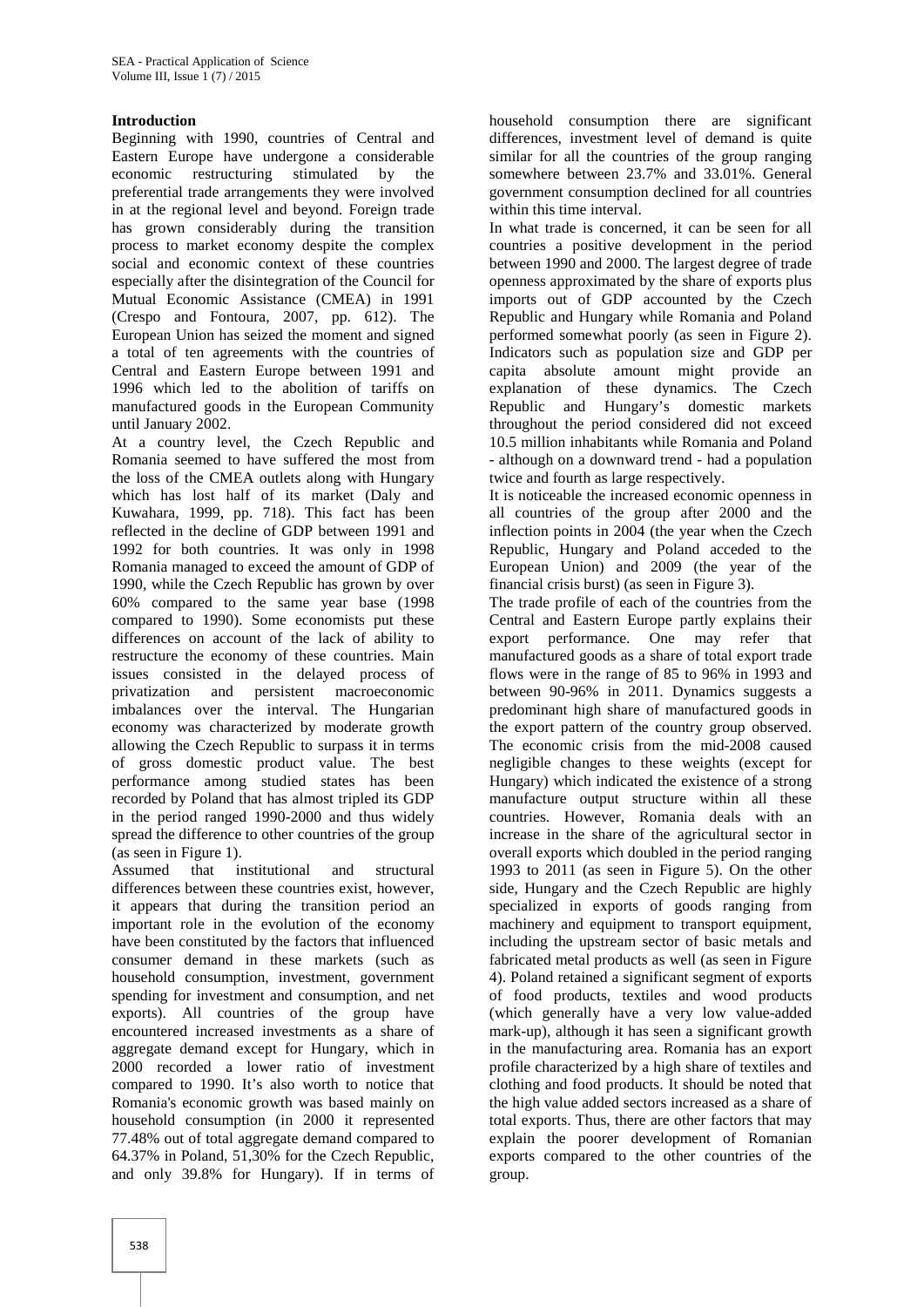Although Romania's economic openness counted by its trade as a ratio of GDP is lower compared to countries like Hungary or the Czech Republic there is the example of Poland which succeeded significantly in matters of economic growth and international trade with a relatively lower economic openness (Connolly, 2010, pp. 257-258).

Further on it is useful to observe the trade pattern of each country in term of their commercial partners. There appears to be no contrasting aspects.

The top five trading partners for each of the countries under study comprises Germany and France on first places from 2005 to 2009 (as seen in Table 1). Also note the presence of Great Britain in the top export destinations for all countries except for Romania. On the import side, Germany and Italy are stable partners. They are followed by France. China's emergence as one of the main countries of origin for the imports of the Central and Eastern Europe began in 2009. In the same vein, Russia exports primary products (mainly oil and gas) to Romania, Poland, the Czech Republic, and Hungary (Gomez-Tello, 2015, pp. 263). As a consequence, becomes difficult to assess the trade and growth dynamics on the ground of different trade patterns backed on their partners.

FDI being employed appears that investment dynamics as a share of GDP in the countries under review cannot explain the evolution of exports at all (as seen in Figure 6). Foreign direct investment remained relatively constant throughout the period between 1993 and 2012 while exports as a share of GDP increased in all four countries. There proves that FDI had no contribution.

As for Hungary, there is a remarkable increase of inward FDI as a percentage of GDP from 2007 to 2008 but this has not translated into a significant increase in exports. In the case of Poland there is a not so strong correlation between FDI and exports (Lokar *et. al,* 2013, pp. 15-16).

#### **Conclusion**

Central and Eastern European countries trade and economic dynamics appear to be different. Although a tendency to trade openness is observed for each of the countries under study, the Czech Republic and Hungary have performed better in this respect compared to Romania or Poland. This can be attributed to differences regarding the market dimension fact that make Hungary or the Czech Republic to look outwards in order to obtain the optimal level of sustainable economic growth, while countries like Romania or Poland still develop on the national markets demand potential. Since different trade policies (since 2004 for the Czech Republic, Hungary, Poland and Romania 2007) cannot be employed to explain different trajectories in terms of trade openness especially

considering that main trading partners for the four countries are the European Union, Russian Federation and China. Moreover, FDI towards these destinations seem to have a uniform impact on expanding exports. Firstly, this happens because foreign direct investment growth was not constant upward for any of the countries under study. Although joining the European Union has changed the disclosure of statistical data a little the consequence consists in a distorted perception of every national economy.

In the future, research should focus on the specific characteristics of each state which determines the differential in the economic performance. Among these there could be: the total factor productivity, trade infrastructure and logistics (transport, delivery), geographic proximity to trading partners, similar or complementary bilateral trade structures.

### **ACKNOWLEDGEMENT**

**This work was supported by the European Social Fund through Sectoral Operational Programme Human Resources Development 2007 – 2013, project number POSDRU/159/1.5/S/134197, project title "Performance and Excellence in Doctoral and Postdoctoral Research in Economic Sciences Domain in Romania"**

# **Reference list –**

.**Journal article**

- [1] Connoly, R. (2010). The EU Economy: Member States Outside the Euro Area in 2009. *Journal of Common Market Studies, 48* Annual Review, 243-266
- [2] Crespo, N., & Fontoura, M. P. (2007). Integration of CEECs into EU Market:Structural Change and Convergence. *Journal of Common Market Studies, 45*(3), 611- 632
- [3] Daly, M., & Kuwahara, H. (1999). Tarrifs and non-tariffs barriers to trade in Hungary. *Economics of Transition, 7*(3), 717-739
- [4] Gomez-Tello, A. (2015). Which commercial partners are important for the most recently admitted EU coutries?. *Economics of Transition, 23*(1), 247-292
- [5] Lokar, A. L., & Bajzikova, L., & Mason, M., & Nassivera, F. (2013). The recent crisis impact on the Economies of some Central and Eastern Europe. *Transition Studies Review,* doi: 10.1007/s11300-012-0250-6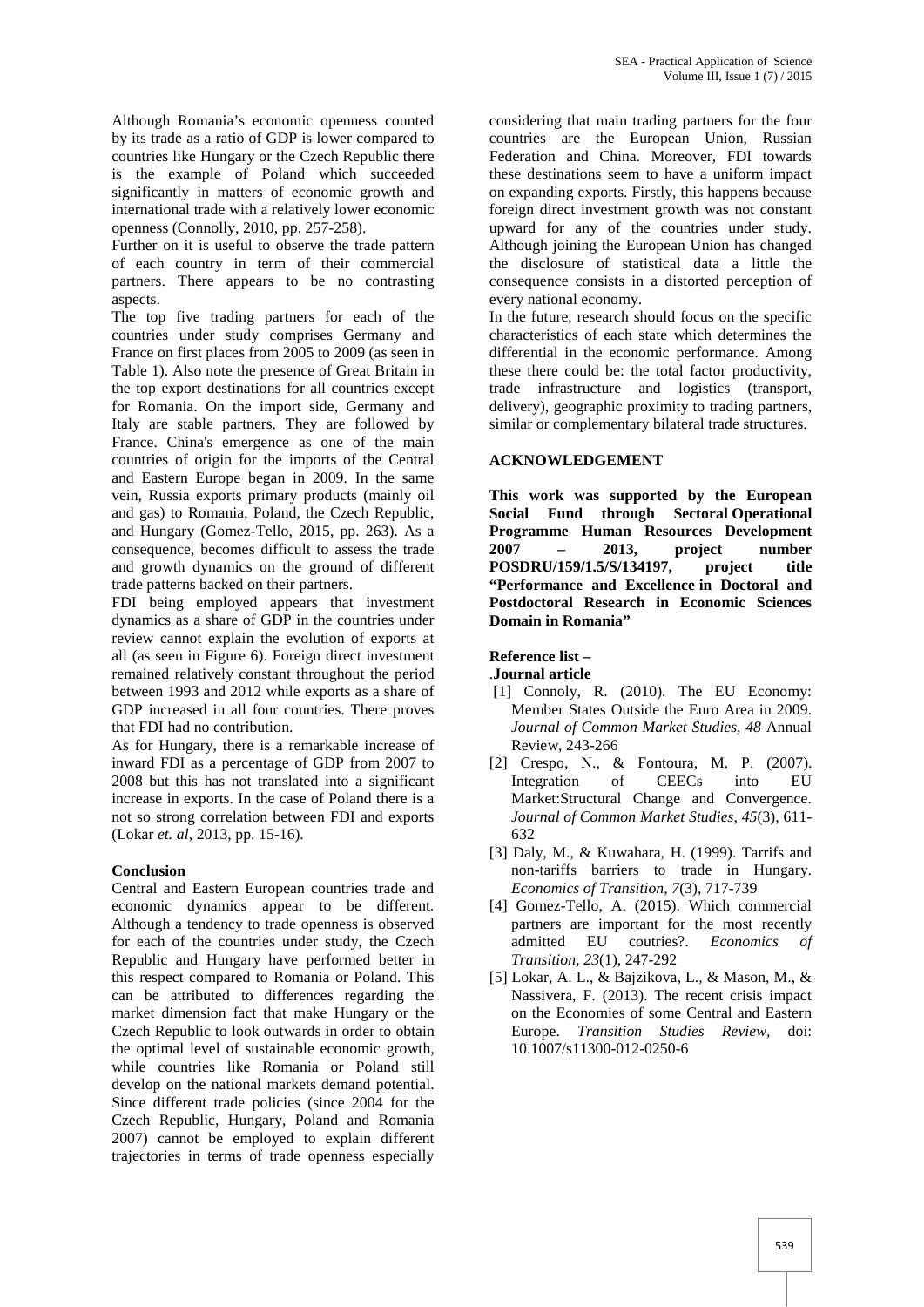## *Appendices*

## *Appendix A*

Table No. 1

*The four countries group main trade parteners*

|         | 2005                 |                      | 2008                 |              | 2009                 |                      |
|---------|----------------------|----------------------|----------------------|--------------|----------------------|----------------------|
|         | exports              | <i>imports</i>       | exports              | imports      | exports              | <i>imports</i>       |
| România | <b>Italy</b>         | <b>Italy</b>         | Italy                | Germany      | <b>Germany</b>       | Germany              |
|         | <b>Germany</b>       | <b>Germany</b>       | Germany              | Italy        | <b>Italy</b>         | Italy                |
|         | <b>France</b>        | Rusia                | France               | Russian      | <b>France</b>        | Hungary              |
|         | <b>United States</b> | <b>United States</b> | Turkey               | Federation   | Turkey               | France               |
|         | Turkey               | Turkey               | Hungary              | Hungary      | Hungary              | China                |
|         | $(52, 46\%)$         | $(50, 42\%)$         | $(45,82\%)$          | France       | $(45,25\%)$          | $(44,59\%)$          |
|         |                      |                      |                      | $(46,11\%)$  |                      |                      |
| Ungaria | <b>Germany</b>       | <b>Germany</b>       | Germany              | Germany      | <b>Germany</b>       | Germany              |
|         | <b>Italy</b>         | Russian              | Italy                | Russian      | <b>Italy</b>         | China                |
|         | <b>United States</b> | Federation           | Romania              | Federation   | <b>Great Britain</b> | Austria              |
|         | <b>Great Britain</b> | Austria              | France               | Austria      | <b>France</b>        | Russian              |
|         | <b>France</b>        | <b>Italy</b>         | Great Britain        | China        | Romania              | Federation           |
|         | $(50,07\%)$          | France               | $(42, 49\%)$         | France       | $(42,02\%)$          | <b>United States</b> |
|         |                      | $(50,14\%)$          |                      | $(47,1\%)$   |                      | $(44,66\%)$          |
| Polonia | <b>Germany</b>       | <b>Germany</b>       | Germany              | Germany      | <b>Germany</b>       | Germany              |
|         | <b>Italy</b>         | Russian              | Italy                | Russian      | <b>Italy</b>         | China                |
|         | <b>France</b>        | Federation           | France               | Federation   | <b>France</b>        | Russian              |
|         | <b>Great Britain</b> | <b>Italy</b>         | Russian              | Italy        | <b>Great Britain</b> | Federation           |
|         | Russian              | France               | Federation           | China        | Czech                | Italy                |
|         | Federation           | China                | <b>Great Britain</b> | France       | Republic             | France               |
|         | $(50,84\%)$          | $(51,16\%)$          | $(47,28\%)$          | $(50, 92\%)$ | (48%)                | (48,8%)              |
| Cehia   | <b>Germany</b>       | Germany              | Germany              | Germany      | <b>Germany</b>       | Germany              |
|         | Slovakia             | Poland               | Slovakia             | China        | Slovakia             | China                |
|         | <b>France</b>        | <b>Italy</b>         | France               | Russian      | <b>France</b>        | Poland               |
|         | <b>Great Britain</b> | Slovakia             | Italy                | Federation   | <b>Great Britain</b> | Russian              |
|         | Austria              | France               | Poland               | Poland       | Poland               | Federation           |
|         | $(52, 55\%)$         | $(49,91\%)$          | $(50,99\%)$          | Slovakia     | $(51,10\%)$          | Slovakia             |
|         |                      |                      |                      | $(51,34\%)$  |                      | $(51, 47\%)$         |

*Source: Own presentation using STAN Bilateral Trade Database By Industry and End-use category*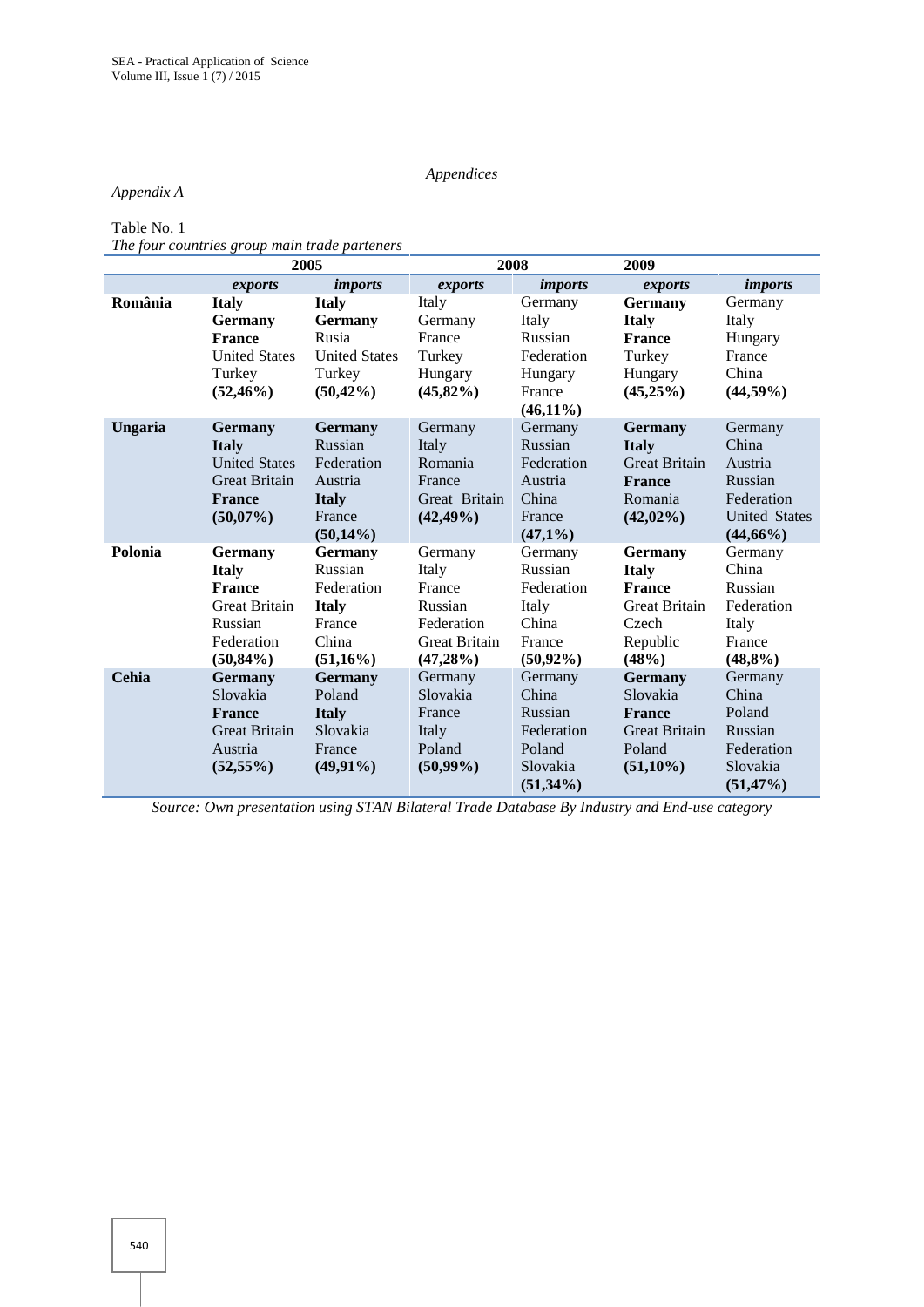

*Figure No. 1 – GDP growth of the four countries of CEE*

Surs: Own computations using World Bank World Development Indicators (GDP at current \$). Poland 1990's GDP as a base (100).



*Figure No. 2 – Trade openness growth for the four countries of CEE (1990-2012)*

Source: Own computations using World Bank World Development Indicators. Formulae: (exports + imports)/GDP\*2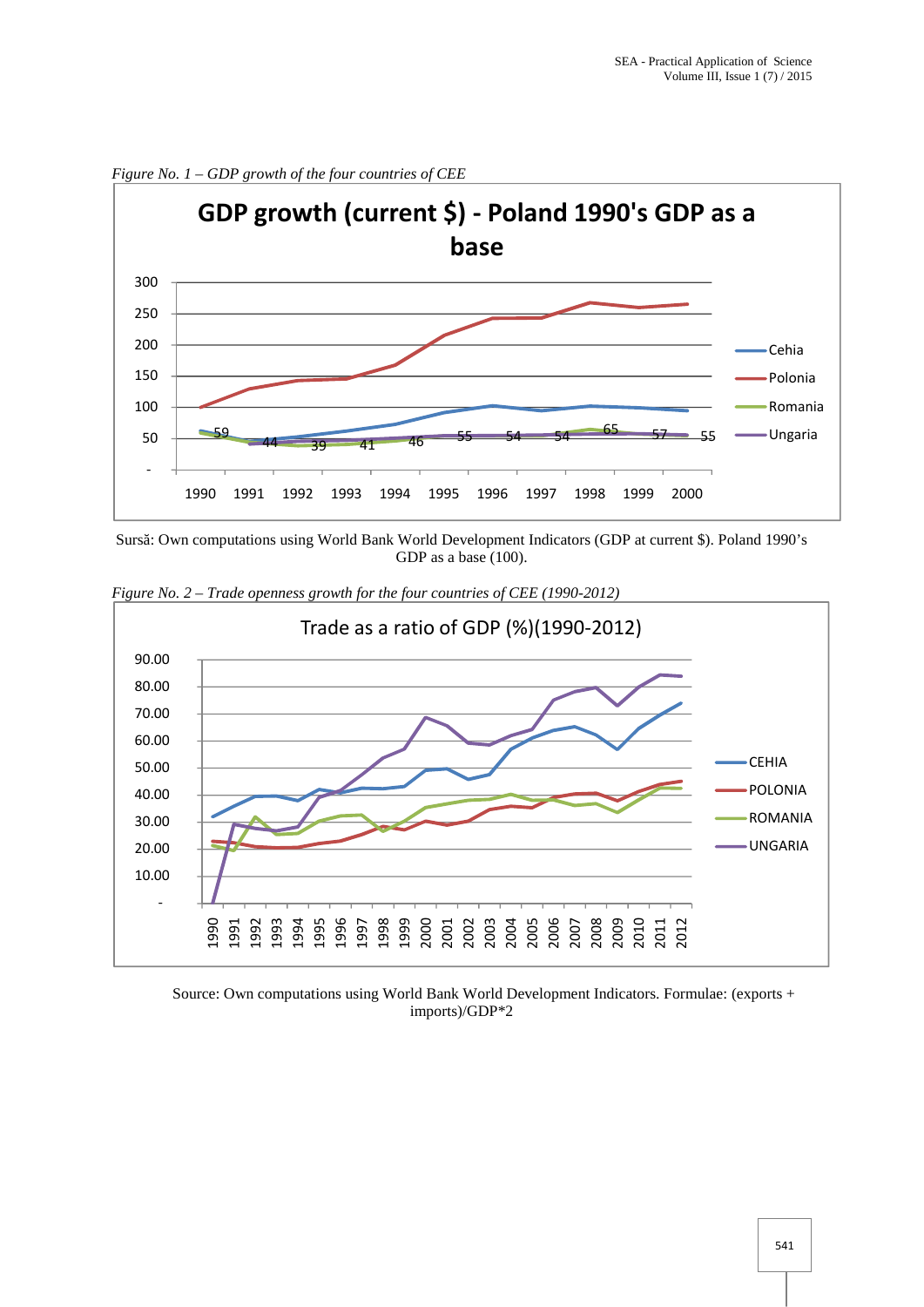

*Figure No. 3 – The relation between exports and GDP for Romania, Hungary, Poland, and the Czech Republic*

Source: Own computations using World Bank Data by Country (Exports of goods and services, % of GDP; GDP per capital at current \$ 2005). 1- Romania, 2- Czech Republic, 3 - Poland, 4 - Hungary



*Figure No. 4 – The Czech Republic export profile*

Source: Own computations using the STAN Bilateral Trade Database by industry and End-user category published by OECD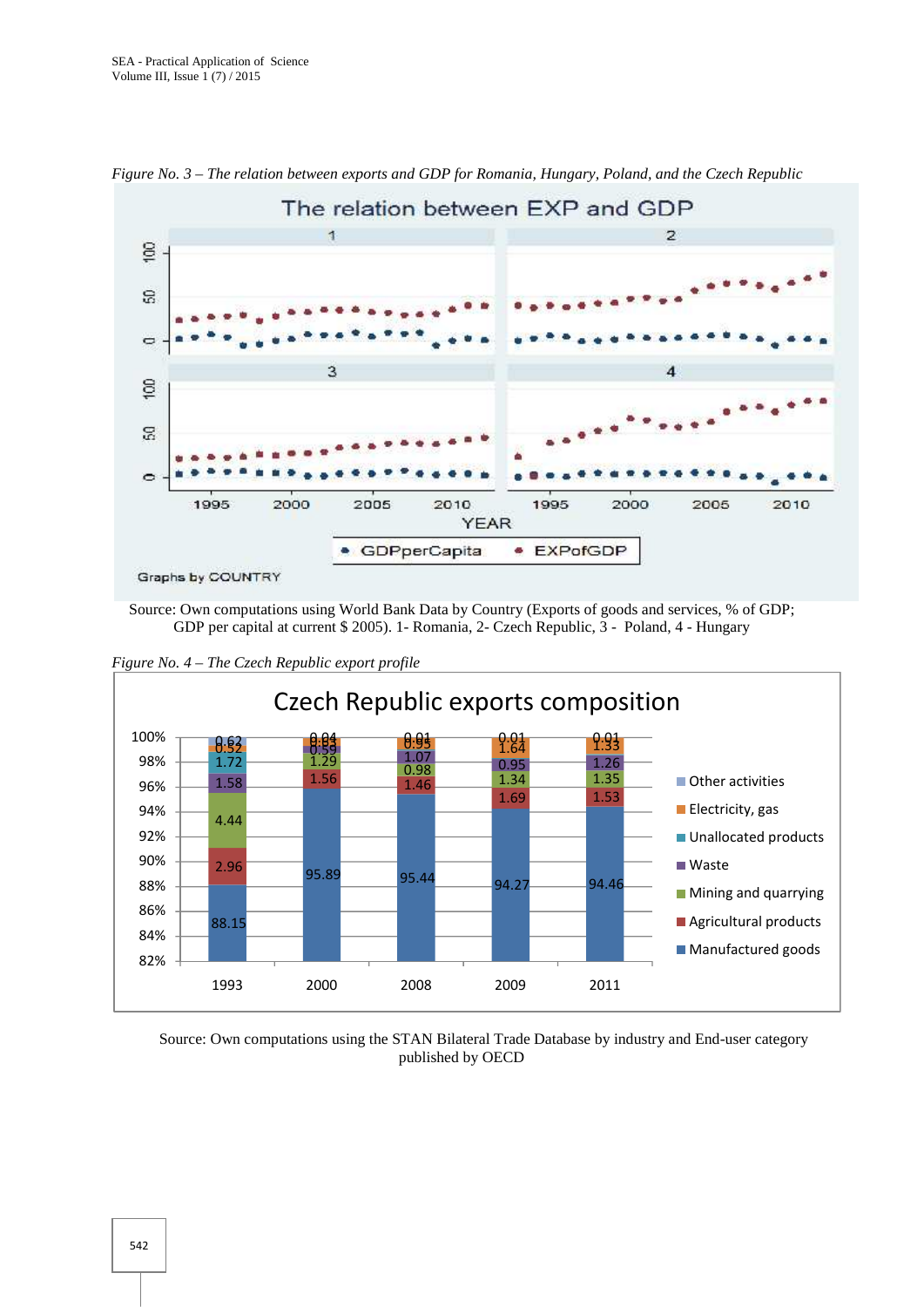

*Figure No. 5 – Romania's export profile*

Source: Own computations using the STAN Bilateral Trade Database by industry and End-user category published by OECD

#### *Appendix B*

*Figure No. 6 – The relation between FDI and exports for Romania, Hungary, Poland, and the Czech Republic*



Source: Own computations using World Bank Data by Country (Foreign Direct Investment, net inflows % of GDP; Exports of goods and services, % of GDP). 1- Romania, 2- Czech Republic, 3 - Poland, 4 – Hungary